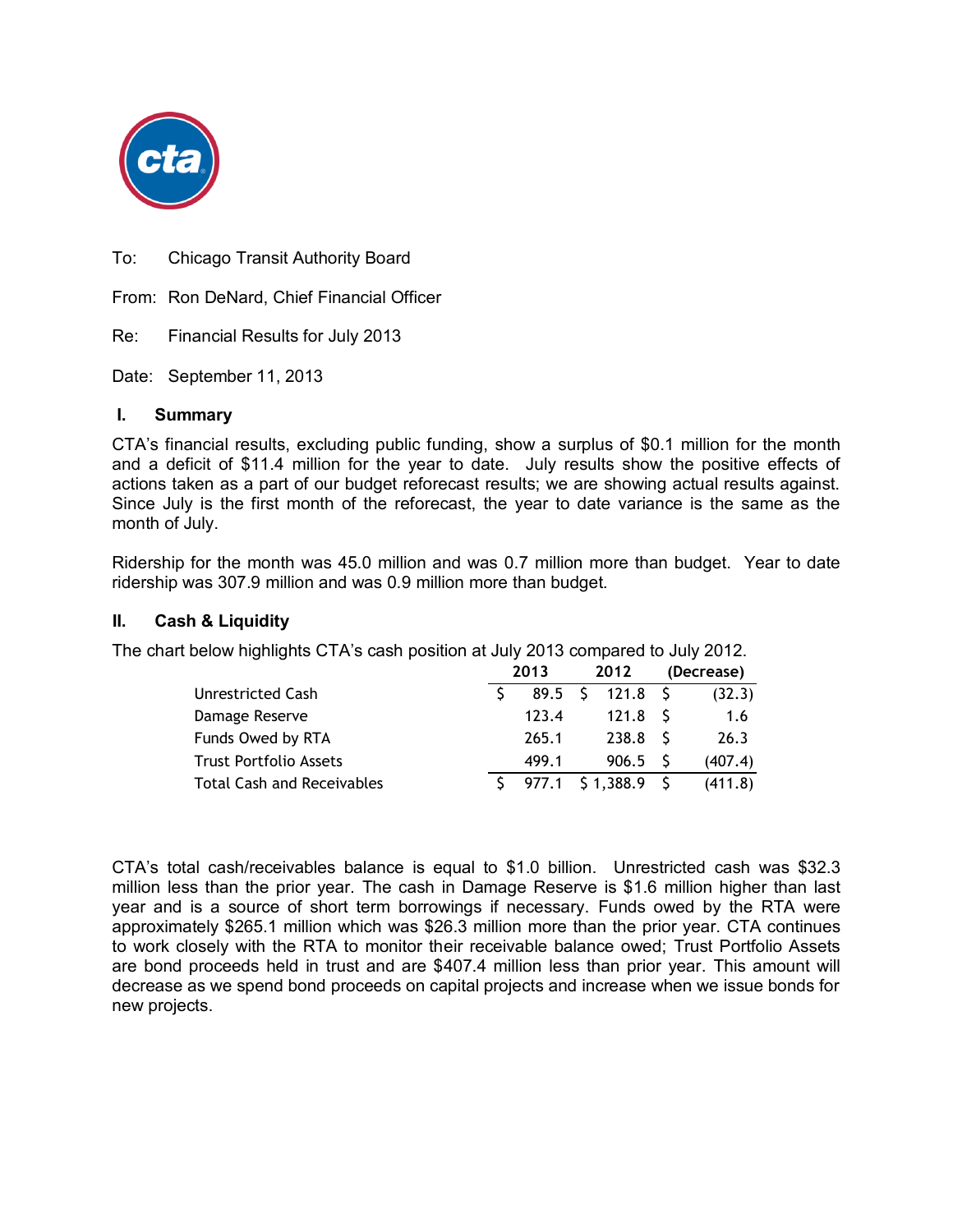#### **III. Revenue**

|                                | Actual        | Variance to<br>Reforecast |  | Variance to<br>Prior Year<br>Actual |  |               | Variance to<br>Reforecast | Variance to<br>Prior Year |
|--------------------------------|---------------|---------------------------|--|-------------------------------------|--|---------------|---------------------------|---------------------------|
| Category                       | <b>Jul-13</b> | <b>Jul-13</b>             |  | <b>Jul13 vs. Jul12</b>              |  | <b>Jul-13</b> | <b>Jul-13</b>             | Jul13 vs. Jul12           |
| <b>Fare &amp; Pass Revenue</b> | 51.633        | (2,782)                   |  | 4.196                               |  | 334,863       | (2.782)                   | 15.233                    |

- Fare and pass revenue was \$2.8 million less than reforecast for the month and \$4.2 million more than July 2012. July performed better than previous months this year with the highest fare and pass revenue of any month in the history of the CTA. The average fare for the month was \$1.15, which was flat to reforecast but \$0.08 more than the July 2012.
- The average fare for the year to date was \$1.09 per ride which was flat to reforecast and \$0.07 more than July 2012 year to date.

|                             |                      |                            | Current Month |  |                          | Year to Date |               |  |             |            |                 |  |  |
|-----------------------------|----------------------|----------------------------|---------------|--|--------------------------|--------------|---------------|--|-------------|------------|-----------------|--|--|
|                             |                      | Variance to<br>Variance to |               |  |                          |              |               |  | Variance to |            | Variance to     |  |  |
|                             | Reforecast<br>Actual |                            |               |  | <b>Prior Year</b>        |              | Actual        |  | Reforecast  | Prior Year |                 |  |  |
| Category                    | <b>Jul-13</b>        |                            | <b>Jul-13</b> |  | <b>Jul 13 vs. Jul 12</b> |              | <b>Jul-13</b> |  | Jul-13      |            | Jul13 vs. Jul12 |  |  |
| <b>Reduced Fare Subsidy</b> | 1,143                |                            |               |  | (1, 190)                 |              | 15.304        |  |             |            | (1,029)         |  |  |

• Reduced Fare Subsidy is less than prior year due to the state reduction.

|                                         |                                |                            | Current Month |                          |            | Year to Date  |        |        |                        |            |             |  |
|-----------------------------------------|--------------------------------|----------------------------|---------------|--------------------------|------------|---------------|--------|--------|------------------------|------------|-------------|--|
|                                         |                                | Variance to<br>Variance to |               |                          |            |               |        |        | Variance to            |            | Variance to |  |
|                                         | Actual                         |                            | Reforecast    |                          | Prior Year |               | Actual |        | Reforecast             | Prior Year |             |  |
| Category                                | <b>Jul-13</b><br><b>Jul-13</b> |                            |               | <b>Jul 13 vs. Jul 12</b> |            | <b>Jul-13</b> |        | Jul-13 | <b>Jul13 vs. Jul12</b> |            |             |  |
| <b>Advertising, Charter, Concession</b> | 2.107                          |                            | (401)         |                          | '172)      |               | 15.226 |        | (401)                  |            | 2.242       |  |

 Advertising, Charter and Concessions Revenue was \$0.4 million less than reforecast for the month and for year to date. We continue to track above 2012.

|                          |        |               |  | Variance to                             |  | Variance to |               |        | Variance to |            |                        | Variance to |
|--------------------------|--------|---------------|--|-----------------------------------------|--|-------------|---------------|--------|-------------|------------|------------------------|-------------|
|                          | Actual |               |  | Reforecast                              |  | Prior Year  |               | Actual |             | Reforecast |                        | Prior Year  |
| Category                 |        | <b>Jul-13</b> |  | <b>Jul-13</b><br><b>Jul13 vs. Jul12</b> |  |             | <b>Jul-13</b> |        | Jul-13      |            | <b>Jul13 vs. Jul12</b> |             |
| <b>Investment income</b> |        | 22            |  | (19)                                    |  | (24)        |               | 193    |             | (19)       |                        | (89)        |

• Investment Income Revenue was \$19,000 less than reforecast for the month.

|                      |          | Variance to   | Variance to              |               | Variance to | Variance to              |
|----------------------|----------|---------------|--------------------------|---------------|-------------|--------------------------|
|                      | Actual   | Reforecast    | Prior Year               | Actual        | Reforecast  | Prior Year               |
| Category             | $Jul-13$ | <b>Jul-13</b> | <b>Jul 13 vs. Jul 12</b> | <b>Jul-13</b> | Jul-13      | <b>Jul 13 vs. Jul 12</b> |
| <b>Other Revenue</b> | 1.729    | (250)         | (1, 540)                 | 23,697        | (250)       | 1,395                    |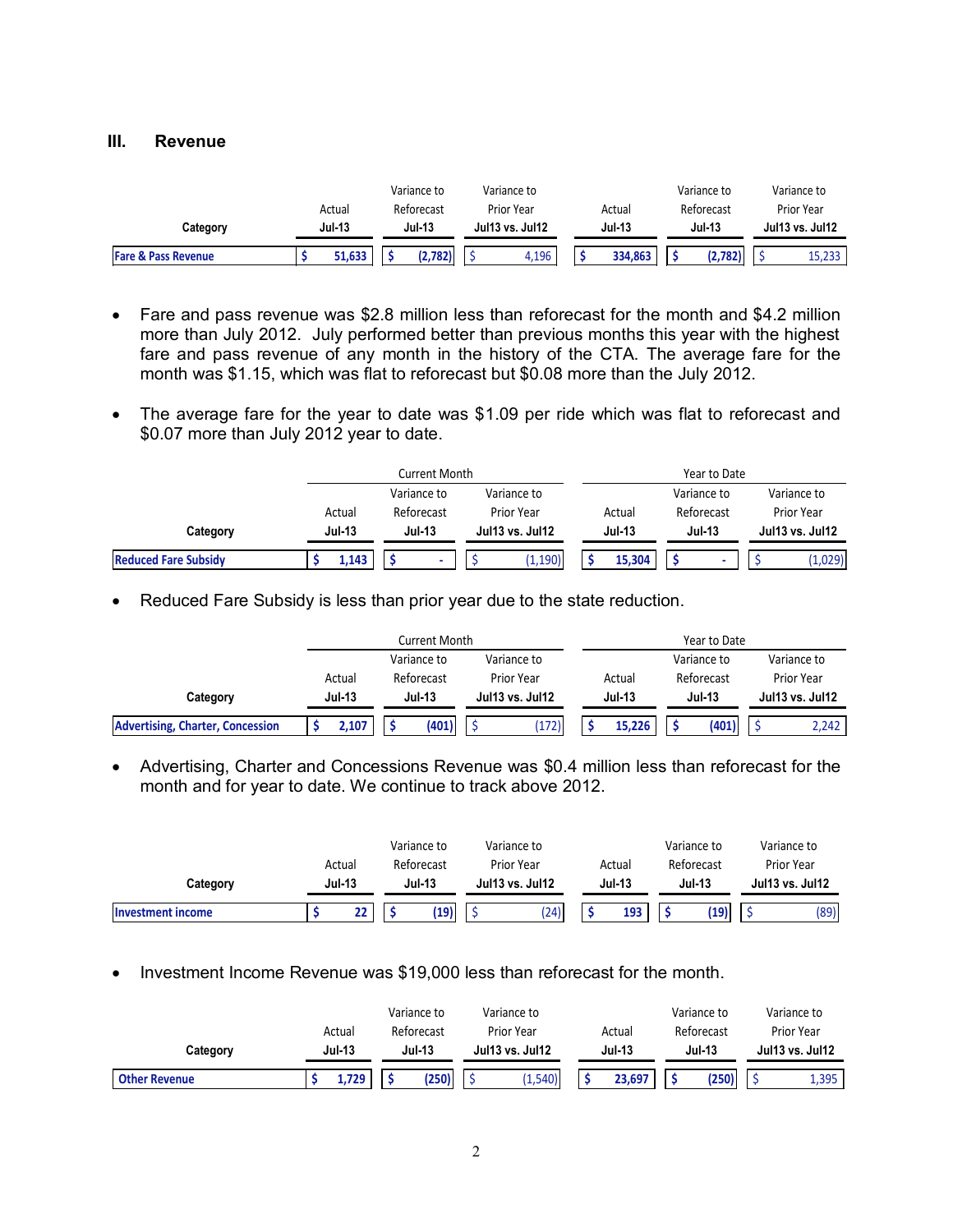All Other Revenue was \$0.3 million less than reforecast for the month and year to date.

|                                       |                         | Variance to                 | Variance to<br>Prior Year<br>Actual |                 |               |         | Variance to                 |     | Variance to<br>Prior Year |        |
|---------------------------------------|-------------------------|-----------------------------|-------------------------------------|-----------------|---------------|---------|-----------------------------|-----|---------------------------|--------|
| Category                              | Actual<br><b>Jul-13</b> | Reforecast<br><b>Jul-13</b> |                                     | Jul13 vs. Jul12 | <b>Jul-13</b> |         | Reforecast<br><b>Jul-13</b> |     | Jul13 vs. Jul12           |        |
| <b>Total System Generated Revenue</b> | 56.633                  | 358                         |                                     | 1,269           |               | 389.283 |                             | 358 |                           | 17.752 |

• System-Generated Revenue was \$0.3 million more than reforecast for the month and year to date.

#### **IV. Expenses**

|          |               | <b>Current Month</b> |                 |               | Year to Date  |                 |
|----------|---------------|----------------------|-----------------|---------------|---------------|-----------------|
|          |               | Variance to          | Variance to     |               | Variance to   | Variance to     |
|          | Actual        | Reforecast           | Prior Year      | Actual        | Reforecast    | Prior Year      |
| Category | <b>Jul-13</b> | <b>Jul-13</b>        | Jul13 vs. Jul12 | <b>Jul-13</b> | <b>Jul-13</b> | Jul13 vs. Jul12 |
| Labor    | 79,965        | 1,675                | (4,017)         | 550.894       | 1,675         | (14, 595)       |

• Labor Expense was \$1.7 million less than reforecast for the month reflecting the efforts put in place to slow non-essential hiring and the revision of the labor fringe rate based on lower than expected actual expenses. Labor is higher than prior year due increases in salaries and employer pension contribution and the customer service assistant program.

|                 |               | Current Month |                 |               | Year to Date  |                 |
|-----------------|---------------|---------------|-----------------|---------------|---------------|-----------------|
|                 |               | Variance to   | Variance to     |               | Variance to   | Variance to     |
|                 | Actual        | Reforecast    | Prior Year      | Actual        | Reforecast    | Prior Year      |
| Category        | <b>Jul-13</b> | <b>Jul-13</b> | Jul13 vs. Jul12 | <b>Jul-13</b> | <b>Jul-13</b> | Jul13 vs. Jul12 |
| <b>Material</b> | 5,517         | (374)         | 209             | 36.952        | (374)         | 4.774           |

 Material expense was over reforecast by \$0.4 million. Year to date material expense is tracking below 2012.

|          |               | Current Month |                          | Year to Date  |               |                 |  |  |  |  |
|----------|---------------|---------------|--------------------------|---------------|---------------|-----------------|--|--|--|--|
|          |               | Variance to   | Variance to              |               | Variance to   | Variance to     |  |  |  |  |
|          | Actual        | Reforecast    | Prior Year               | Actual        | Reforecast    | Prior Year      |  |  |  |  |
| Category | <b>Jul-13</b> | <b>Jul-13</b> | <b>Jul 13 vs. Jul 12</b> | <b>Jul-13</b> | <b>Jul-13</b> | Jul13 vs. Jul12 |  |  |  |  |
| Fuel     | 5,533         | (48)          | 48                       | 37,049        | (48)          | (840)           |  |  |  |  |

 Fuel for Revenue Equipment was slightly higher than reforecast for the month. Fuel expense was \$1.0 million less than reforecast for the year, due to pricing and better efficiency.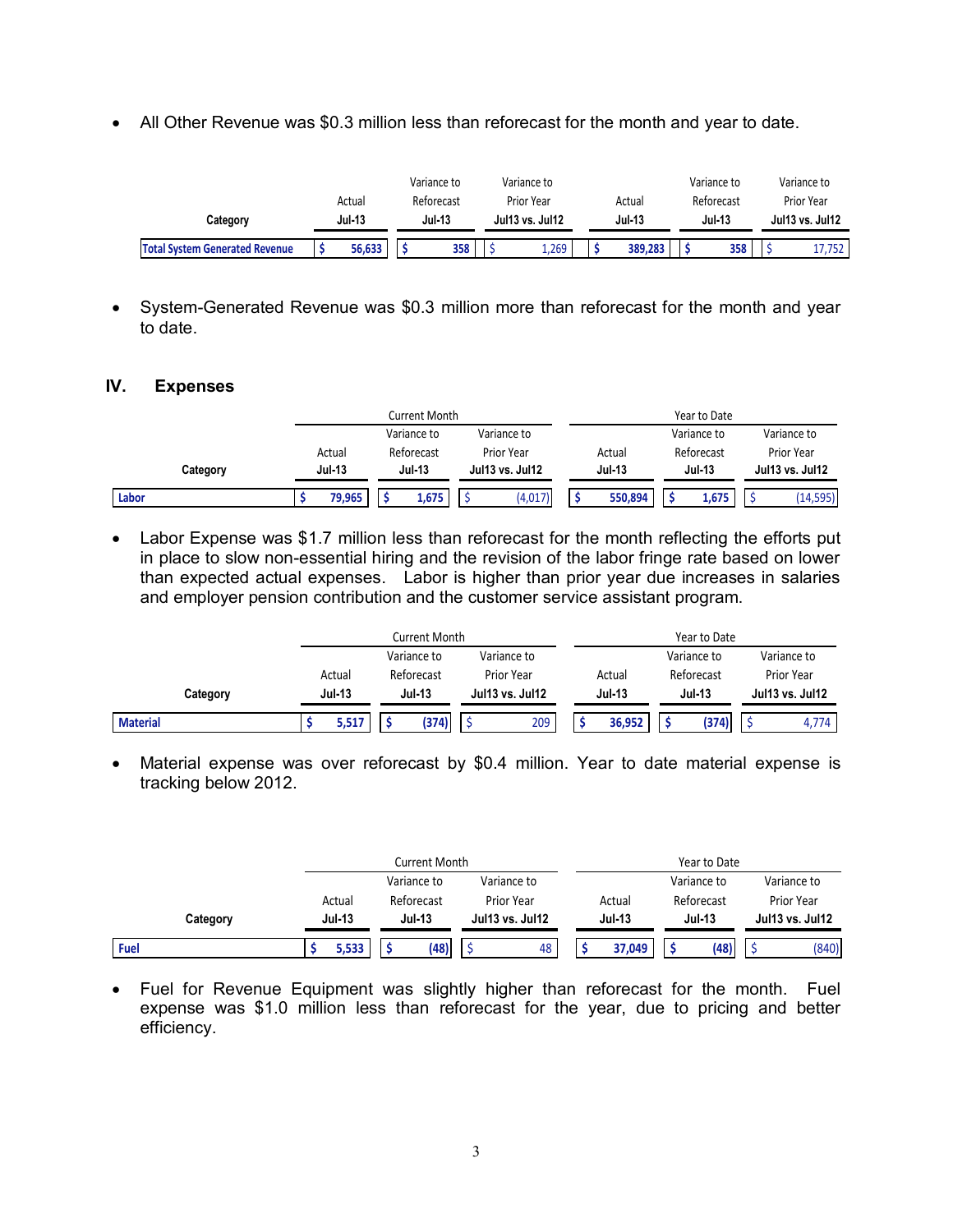|          |                      |                            | <b>Current Month</b> |  |                          |               |        |               | Year to Date |                 |             |
|----------|----------------------|----------------------------|----------------------|--|--------------------------|---------------|--------|---------------|--------------|-----------------|-------------|
|          |                      | Variance to<br>Variance to |                      |  |                          |               |        |               | Variance to  |                 | Variance to |
|          | Actual<br>Reforecast |                            |                      |  | Prior Year               |               | Actual |               | Reforecast   | Prior Year      |             |
| Category | <b>Jul-13</b>        |                            | <b>Jul-13</b>        |  | <b>Jul 13 vs. Jul 12</b> | <b>Jul-13</b> |        | <b>Jul-13</b> |              | Jul13 vs. Jul12 |             |
| Power    | 1.979                |                            |                      |  | (303)                    |               | 14.741 |               |              |                 | (1,010)     |

 Electric Power for Revenue Equipment was on par with reforecast for the month. Power expense year to date is higher due to higher usage than anticipated in the reforecast.

|                                         |               | <b>Current Month</b> |                          |               | Year to Date |                          |  |  |  |  |  |
|-----------------------------------------|---------------|----------------------|--------------------------|---------------|--------------|--------------------------|--|--|--|--|--|
|                                         |               | Variance to          | Variance to              |               | Variance to  | Variance to              |  |  |  |  |  |
|                                         | Actual        | Reforecast           | Prior Year               | Actual        | Reforecast   | Prior Year               |  |  |  |  |  |
| Category                                | <b>Jul-13</b> | <b>Jul-13</b>        | <b>Jul 13 vs. Jul 12</b> | <b>Jul-13</b> | Jul-13       | <b>Jul 13 vs. Jul 12</b> |  |  |  |  |  |
| <b>Provision Injuries &amp; Damages</b> |               | 983                  | 1,400                    | 5.896         | 983          | 11.104                   |  |  |  |  |  |

• Provision for Injuries and Damages Expense was \$1.0 million favorable to reforecast for the month and year due to the suspension of funding this reserve. The damage reserve fund currently exceeds the actuarially determined liability and this expense will be eliminated for the remainder of the year.

|                                      |               | Current Month |                 | Year to Date  |             |                          |  |  |  |
|--------------------------------------|---------------|---------------|-----------------|---------------|-------------|--------------------------|--|--|--|
|                                      |               | Variance to   | Variance to     |               | Variance to | Variance to              |  |  |  |
|                                      | Actual        | Reforecast    | Prior Year      | Actual        | Reforecast  | Prior Year               |  |  |  |
| Category                             | <b>Jul-13</b> | <b>Jul-13</b> | Jul13 vs. Jul12 | <b>Jul-13</b> | Jul-13      | <b>Jul 13 vs. Jul 12</b> |  |  |  |
| <b>Purchase of Security Services</b> | 1.334         |               | 1,727           | 17,425        |             | 3,151                    |  |  |  |

• Purchase of Security Services was on par with reforecast for the month.

|                       | Current Month |                      |                                  |       |            |                         | Year to Date |            |                 |                   |             |          |
|-----------------------|---------------|----------------------|----------------------------------|-------|------------|-------------------------|--------------|------------|-----------------|-------------------|-------------|----------|
|                       |               |                      | Variance to<br>Variance to       |       |            |                         | Variance to  |            |                 |                   | Variance to |          |
|                       |               | Reforecast<br>Actual |                                  |       | Prior Year | Actual                  |              | Reforecast |                 | <b>Prior Year</b> |             |          |
| Category              |               | <b>Jul-13</b>        | <b>Jul-13</b><br>Jul13 vs. Jul12 |       |            | <b>Jul-13</b><br>Jul-13 |              |            | Jul13 vs. Jul12 |                   |             |          |
| <b>Other Expenses</b> |               | 16,049               |                                  | 2,492 |            | (5,071)                 |              | 129.511    |                 | 2,492             |             | (51,539) |

 Other Expense was \$2.5 million less than reforecast due to lower than anticipated contractual services.

|                                 | Current Month |               |            |                 |             |               | Year to Date |               |             |                   |           |  |
|---------------------------------|---------------|---------------|------------|-----------------|-------------|---------------|--------------|---------------|-------------|-------------------|-----------|--|
|                                 |               | Variance to   |            |                 | Variance to |               |              |               | Variance to | Variance to       |           |  |
|                                 | Actual        |               | Reforecast |                 | Prior Year  | Actual        |              | Reforecast    |             | <b>Prior Year</b> |           |  |
| Category                        | <b>Jul-13</b> | <b>Jul-13</b> |            | Jul13 vs. Jul12 |             | <b>Jul-13</b> |              | <b>Jul-13</b> |             | Jul13 vs. Jul12   |           |  |
| <b>Total Operating Expenses</b> | 110.377       |               | 4,736      |                 | (6,006)     |               | 792.469      |               | 4,736       |                   | (48, 955) |  |

 Operating Expenses were \$4.7 million less than reforecast for the month, primarily due to favorable variances in labor and other expenses. This trend is expected to continue and is consistent with the forecast. Expenses in 2013 are higher than 2012 due to the elimination of pension bond debt service reserve in 2012 that lowered 2012 expenses.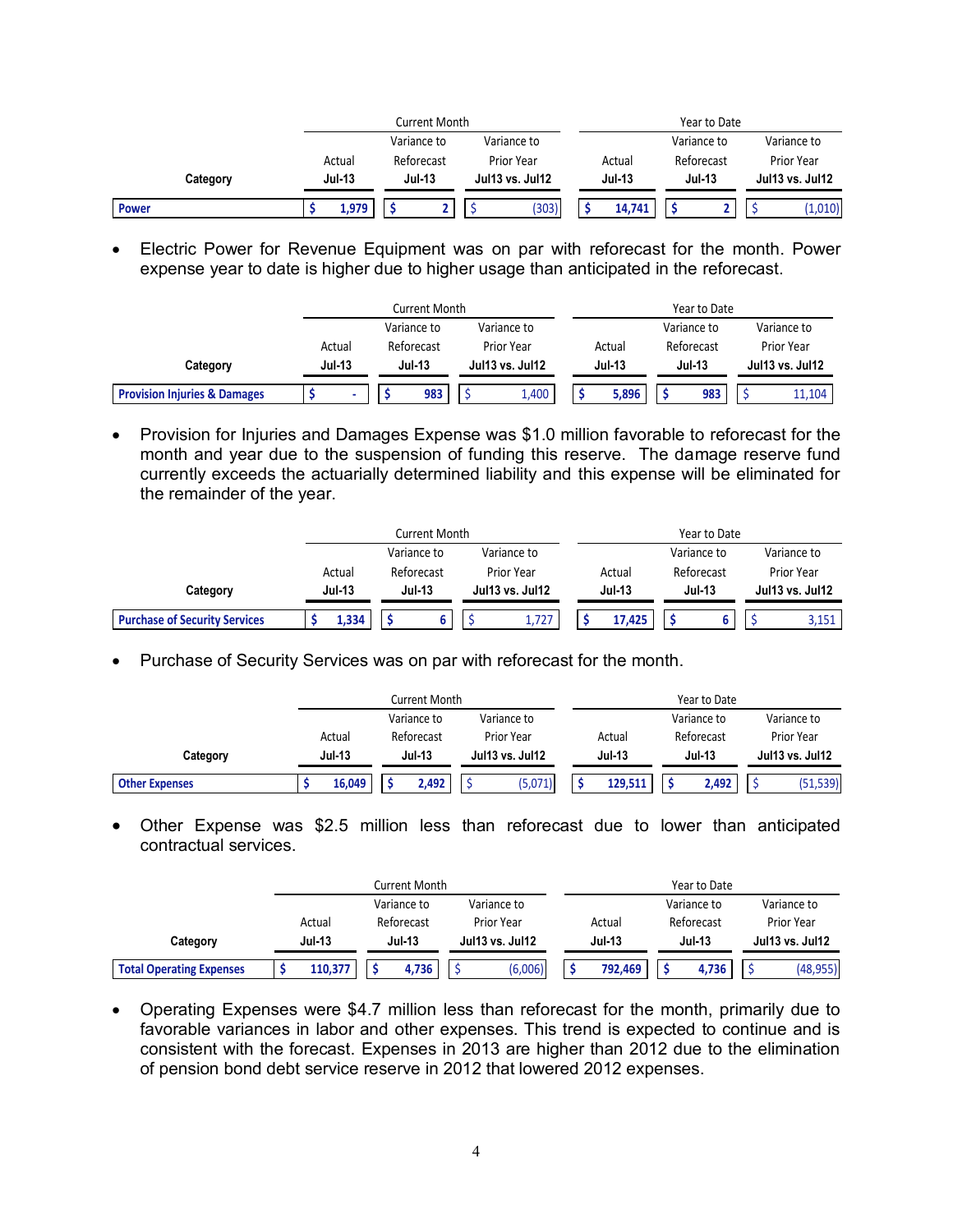#### **V. Other**

|                       |               | Current Month |                 | Year to Date  |               |                          |  |  |
|-----------------------|---------------|---------------|-----------------|---------------|---------------|--------------------------|--|--|
|                       |               | Variance to   | Variance to     |               | Variance to   | Variance to              |  |  |
|                       | Actual        | Reforecast    | Prior Year      | Actual        | Reforecast    | Prior Year               |  |  |
| Category              | <b>Jul-13</b> | Jul-13        | Jul13 vs. Jul12 | <b>Jul-13</b> | <b>Jul-13</b> | <b>Jul 13 vs. Jul 12</b> |  |  |
| <b>Recovery Ratio</b> | 62.0%         | (1.48)        |                 | 59.7%         | 1.61          |                          |  |  |

 Recovery Ratio, which measures the percentage of operating expenses CTA funds from internally generated revenues, was 62.0% for the month and 59.7% for the year. This was unfavorable to budget by 1.48 percentage points for the month and unfavorable by 1.61 percentage points for the year to date.

#### **VI. Ridership**

|                               |                         | <b>Current Month</b>                       |                                                       | Year to Date                                                          |       |                                                     |  |  |  |
|-------------------------------|-------------------------|--------------------------------------------|-------------------------------------------------------|-----------------------------------------------------------------------|-------|-----------------------------------------------------|--|--|--|
| Category                      | Actual<br><b>Jul-13</b> | Variance to<br>Reforecast<br><b>Jul-13</b> | Variance to<br>Prior Year<br><b>Jul 13 vs. Jul 12</b> | Variance to<br>Reforecast<br>Actual<br><b>Jul-13</b><br><b>Jul-13</b> |       | Variance to<br>Prior Year<br><b>Jul13 vs. Jul12</b> |  |  |  |
| <b>Bus</b>                    | 25,001                  | 43                                         | (132)                                                 | 176,719                                                               | (22)  | (5,705)                                             |  |  |  |
| Rail                          | 16,038                  | 162                                        | 264                                                   | 106,939                                                               | (175) | (2, 456)                                            |  |  |  |
| <b>Rail to Rail Transfers</b> | 3,998                   | 504                                        | 530                                                   | 24,284                                                                | 1,106 | 599                                                 |  |  |  |
| <b>Total</b>                  | 45,038                  | 709                                        | 662                                                   | 307,942                                                               | 909   | (7, 562)                                            |  |  |  |

- Ridership for the month of July was 45.0 million and was 0.7 million more than budget and was 0.7 million more than prior year. Calendar adjusted ridership was down 1.2% from prior year.
- Ridership for the year to date was 307.9 million and was 0.9 million more than budget and 7.6 million less than prior year. Calendar adjusted ridership is down 2.3% over the prior year to date.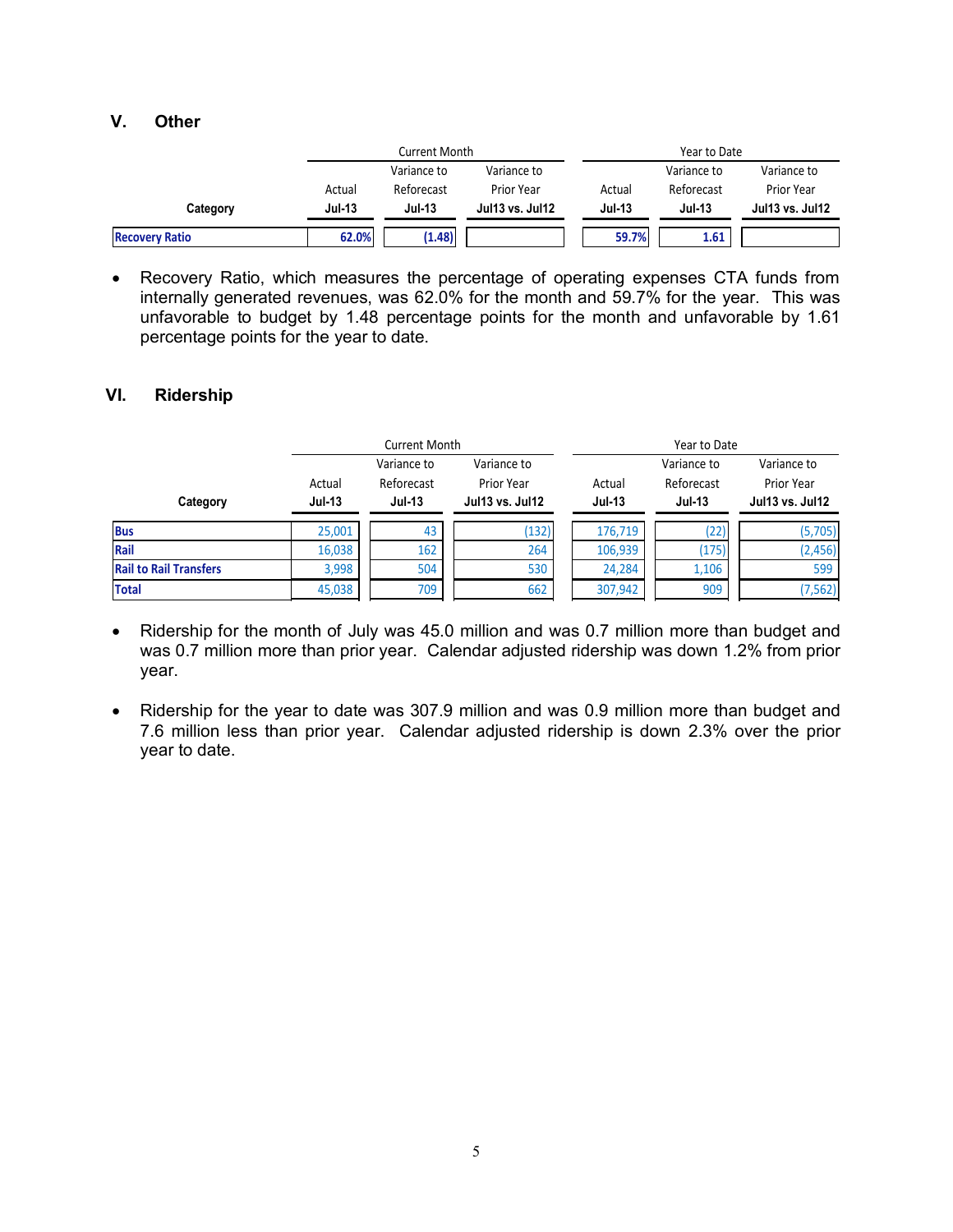### *Cash & Liquidity*





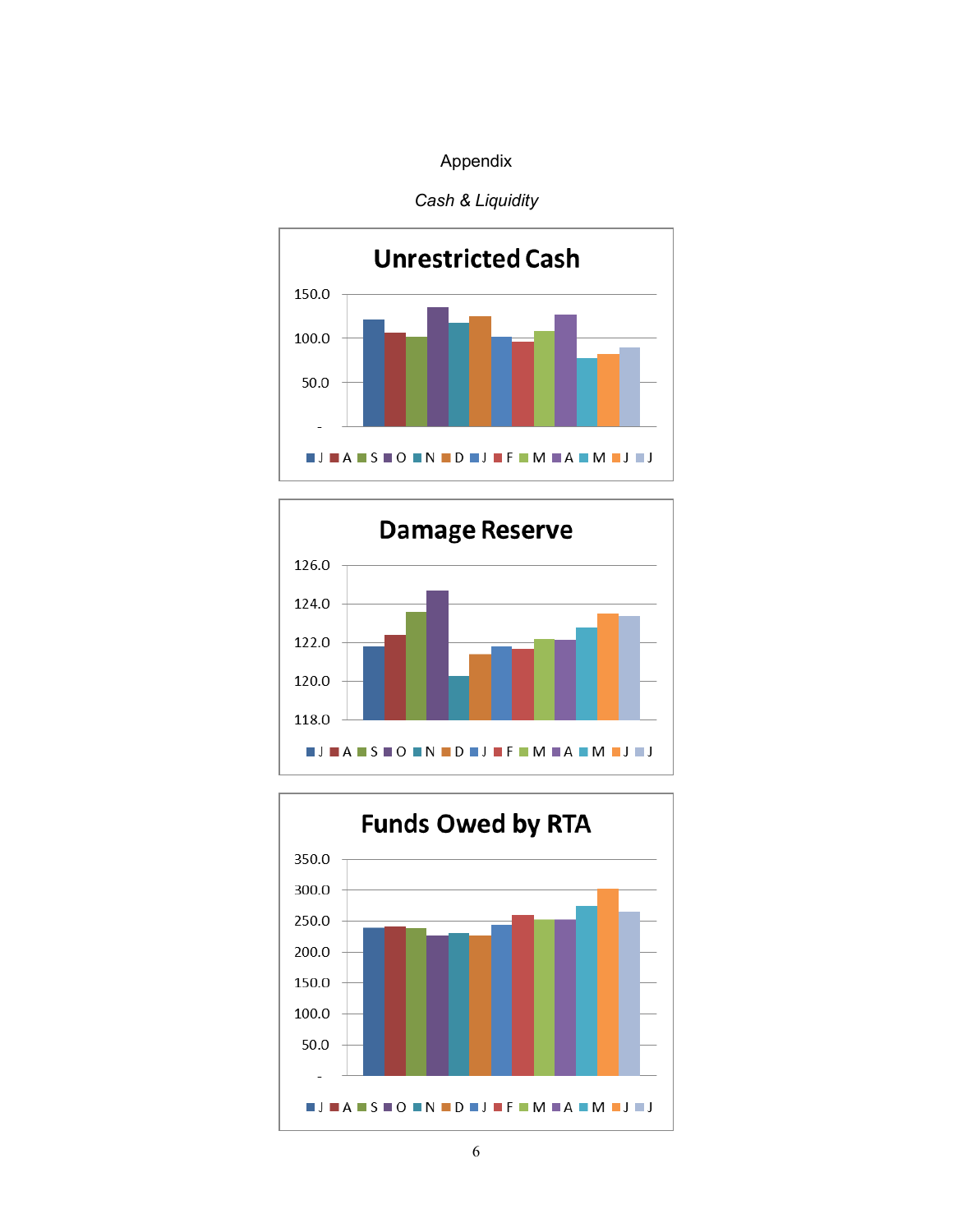### *Cash & Liquidity (cont'd)*



*Revenue*

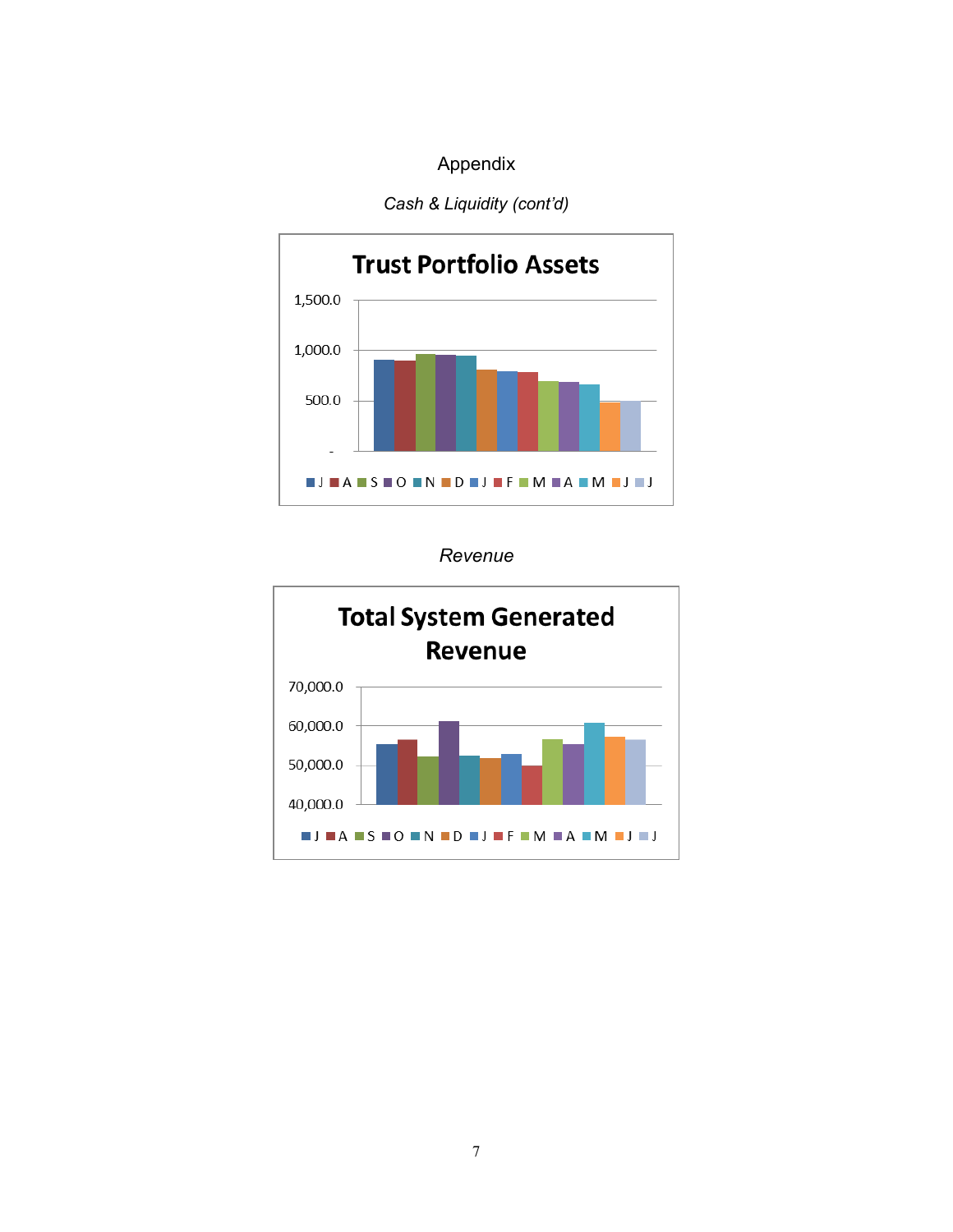

*Revenue (cont'd)*



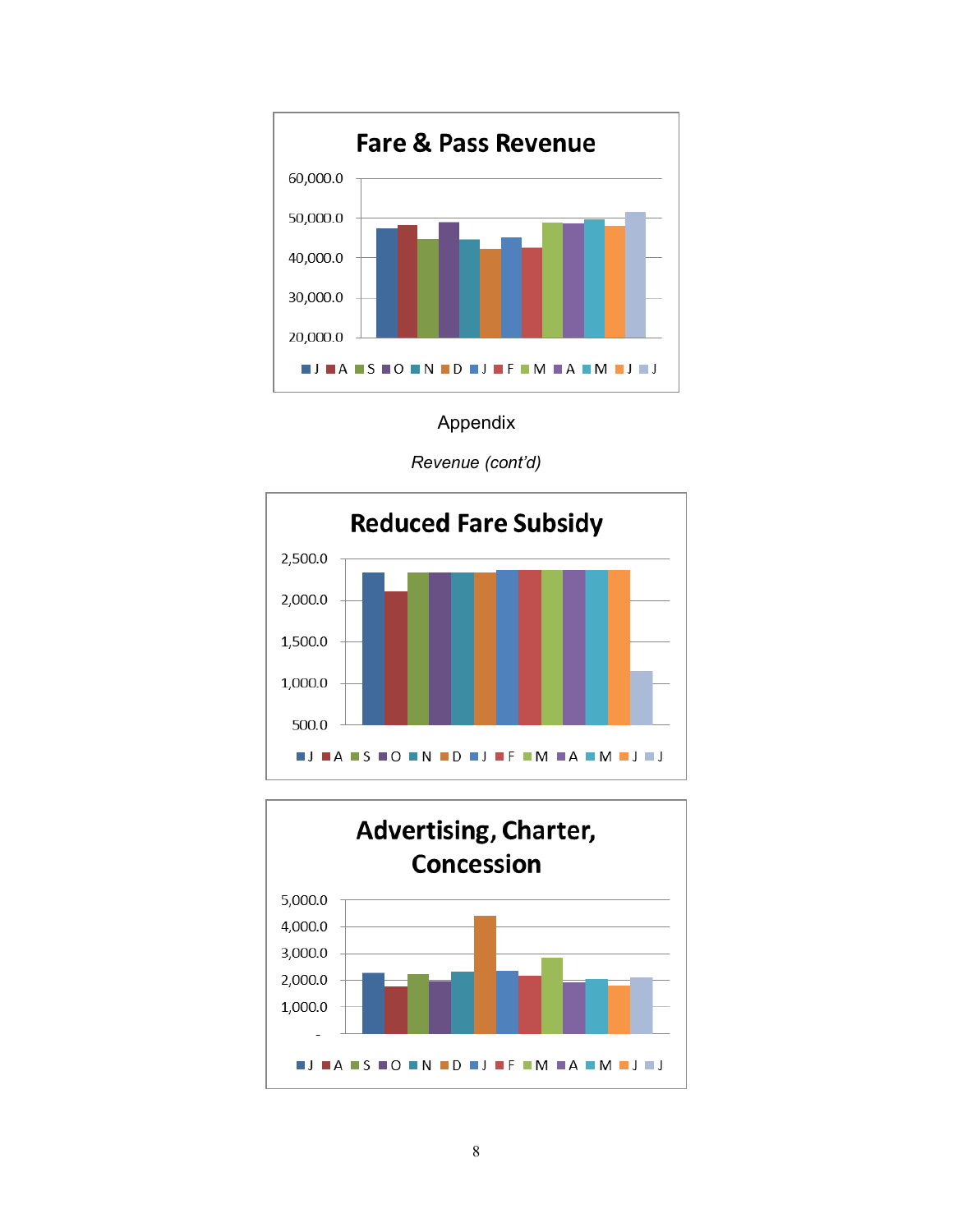





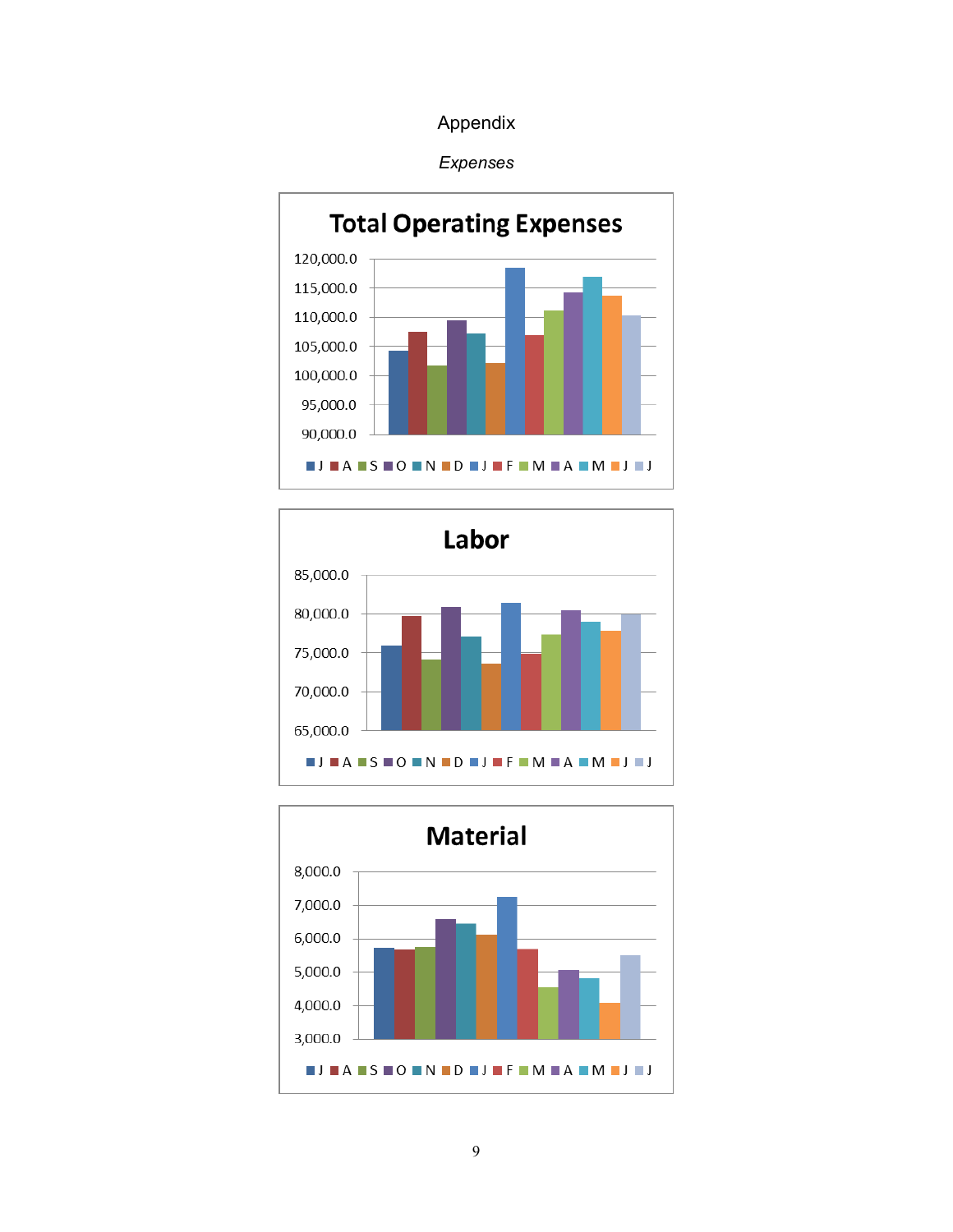